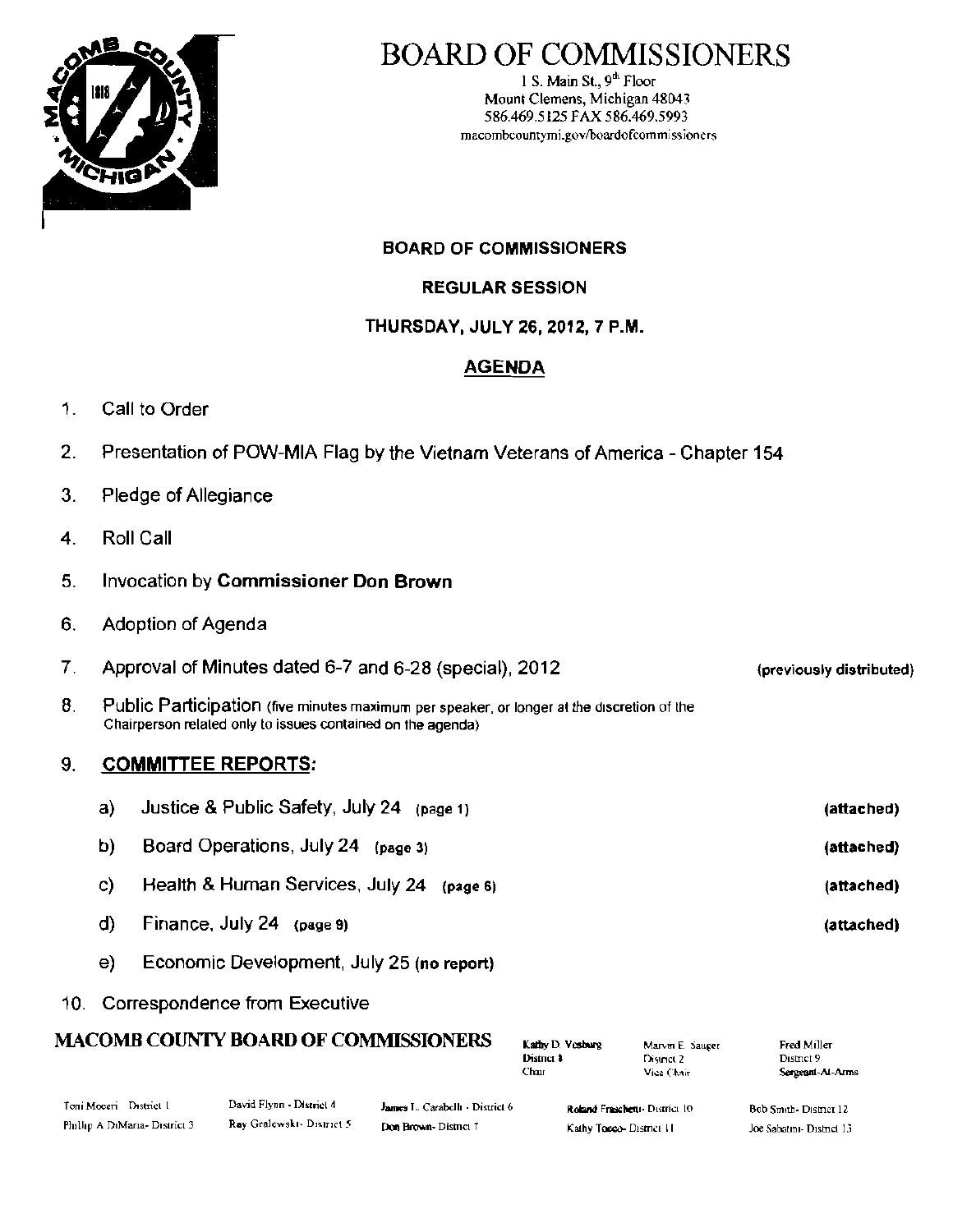## 11. RESOLUTION:

a) Approving the Fiscal Year 2013 Annual Implementation Plan of the Area Agency on Aging 1-B (offered by Board Chair on behalf of the Board; recommended by Health & Human Services Committee on 7-24-12; **previously provided at committee meeting)** 

## 12. PROCLAMATION:

- a) Commending the Macomb Oakland Regional Center -- 40<sup>th</sup> Anniversary **(offered by Moceri, Tocco and Vosburg on behalf of the Board; recommended by Health & Human Services Committee on 7-24-12; previously provided at committee meeting)**
- **13. New Business**
- 14. **Public Participation** (five minutes maximum per speaker or longer at lhe discretion of the Chairperson)
- 15. Roll Call
- 16. Adjournment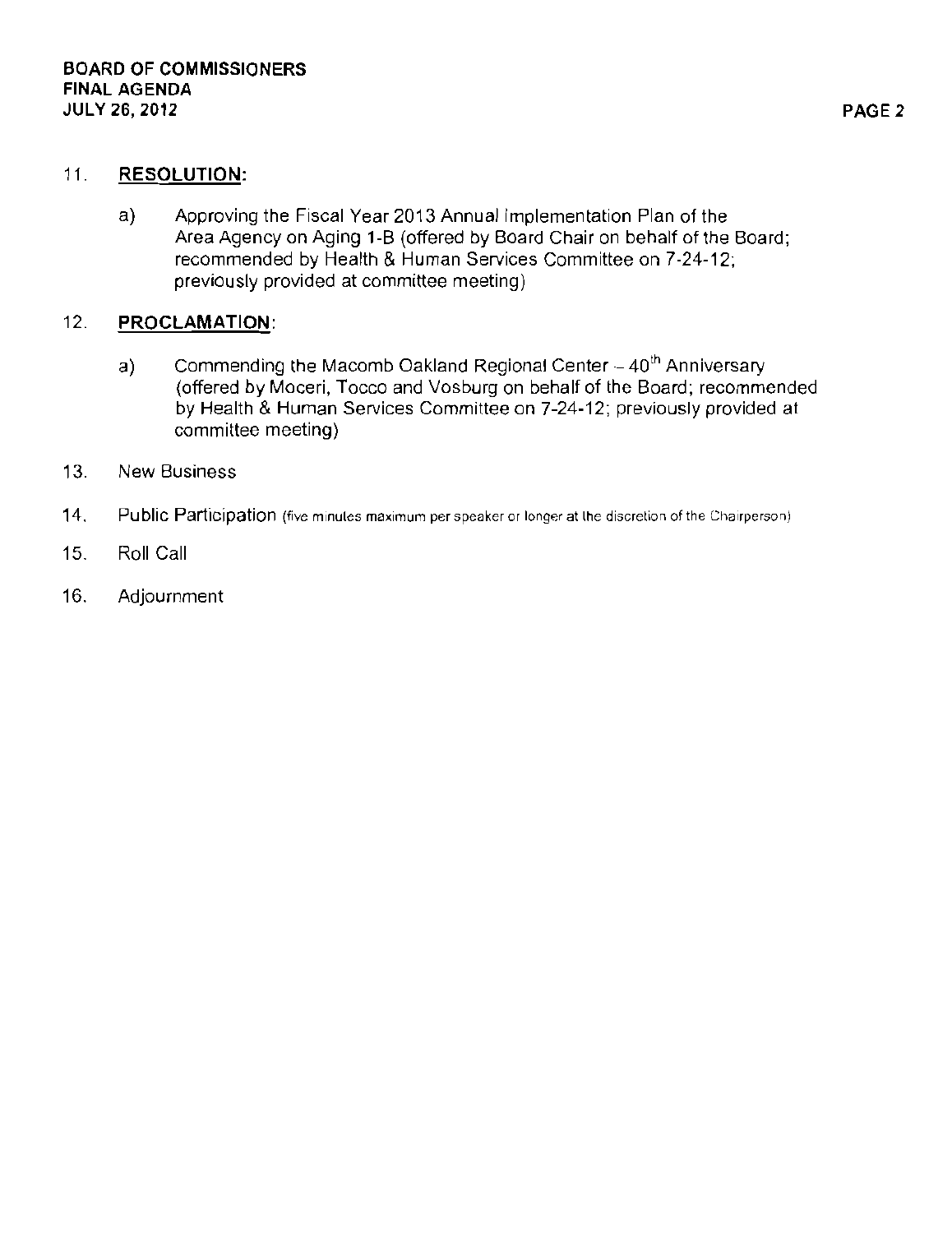

# BOARD OF COMMISSIONERS

I S. Main St., 9<sup>m</sup> Floor Mount Clemens, Michigan 48043 586.469.5125 FAX 586.469.5993 macombcountymi.gov/boardofcommissioners

JULY 24, *2012* 

TO: BOARD OF COMMISSIONERS

FROM: PHILLIP DiMARIA, CHAIR JUSTICE AND PUBLIC SAFETY COMMITTEE

## RE: RECOMMENDATION FROM JUSTICE AND PUBLIC SAFETY COMMITTEE MEETING OF JULY 24, *2012*

At a meeting of the Justice and Public Safety Committee, held Tuesday, July 24, 2012, the following recommendation was made and is being forwarded to the Full Board for approval:

## 1. COMMITTEE RECOMMENDATION – MOTION (SEE ATTACHED)

A MOTION WAS MADE BY SAUGER, SUPPORTED BY GRALEWSKI, TO RECOMMEND THAT THE BOARD OF COMMISSIONERS AUTHORIZE THE COUNTY CLERKJREGISTER OF DEEDS TO RENEW ITS CONTRACT WITH ACS ENTERPRISE SOLUTIONS, LLC FOR LAND RECORDS MANAGEMENT FOR THE REGISTER OF DEEDS OFFICE AT THE ONGOING COST OF \$1.72 PER DOCUMENT. FUNDS ARE AVAILABLE IN THE REGISTER OF DEEDS AUTOMATION FUND 27023601. FURTHER, A COPY OF THIS BOARD OF COMMISSIONERS' ACTION IS DIRECTED TO BE DELIVERED FORTHWITH TO THE OFFICE OF THE COUNTY EXECUTIVE. THE MOTION CARRIED.

A MOTION TO ADOPT THE COMMITTEE REPORT WAS MADE BY CHAIR DiMARIA, SUPPORTED BY VICE·CHAIR **SABATINI.** 

# $\textbf{MACOMB COUNTY BOARD OF COMMISSIONERS} \qquad \text{Kably D. Voshung} \qquad \text{Maurin E. Sauyer} \qquad \text{Fred Miller} \qquad \text{First} \qquad \text{First} \qquad \text{Distric1} \qquad \text{Distric1} \qquad \text{Distric1} \qquad \text{Distric1} \qquad \text{Distric2}$

District 2

Chair Vice Chair Sergeant-At-Arms

1

Toni Moceri - District 1 L) and Flynn - District 4 James L. Carabelli - District 6 Robert Rosenberg- District 10 Hob Smith- District 12

Phillip A DiMana- District 3 Ray Gralewski- District 5 Don Brown- District 7 Kathy Tocco- District 11 100: Sabatimi- District 13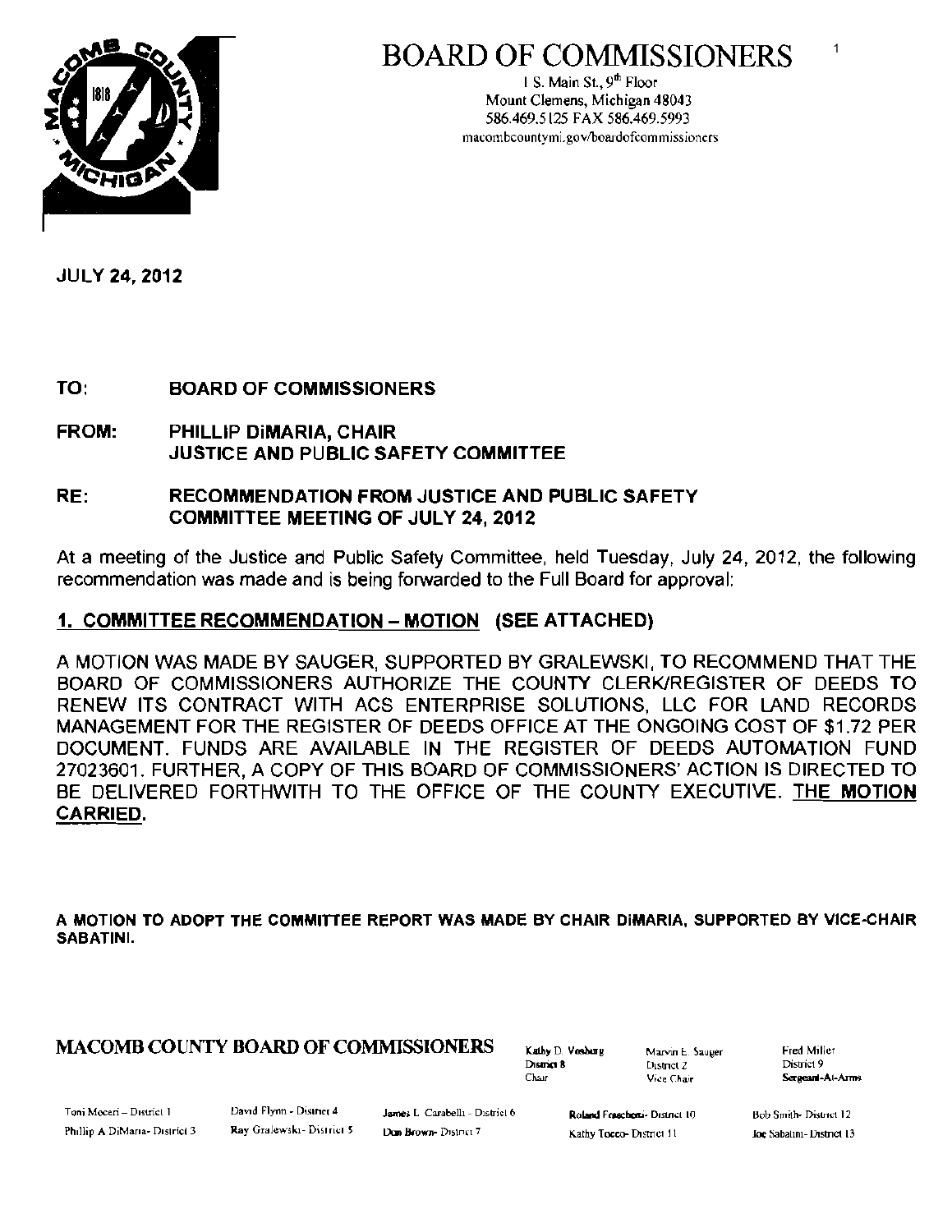RESOLUTION NO. \_\_\_\_\_\_\_\_\_\_\_\_\_ FULL BOARD MEETING DATE:\_\_\_\_\_\_\_\_\_\_\_\_ AGENDA ITEM: \_

## MACOMB COUNTY, MICHIGAN

### RESOLUTION TO:

AUTHORIZE THE COUNTY CLERK/REGISTER OF DEEDS TO RENEW ITS CONTRACT WITH ACS ENTERPRISE SOLUTIONS, LLC FOR LAND RECORDS MANAGEMENT FOR THE REGISTER OF DEEDS OFFICE AT THE ONGOING COST OF \$1.72 PER DOCUMENT. FUNDS ARE AVAILABLE IN THE REGISTER OF DEEDS AUTOMATION FUND 27023601.

## INTRODUCED BY: COMMISSIONER PHILLIP A. DIMARIA, COMMITIEE CHAIR

Background is attached.

COMMITTEE/MEETING DATE:  $JPS$  JULY 24, 2012  $N$  proved  $\sqrt{2}u \cdot \frac{3}{2} \cdot \frac{d}{2} \cdot \frac{d}{2}$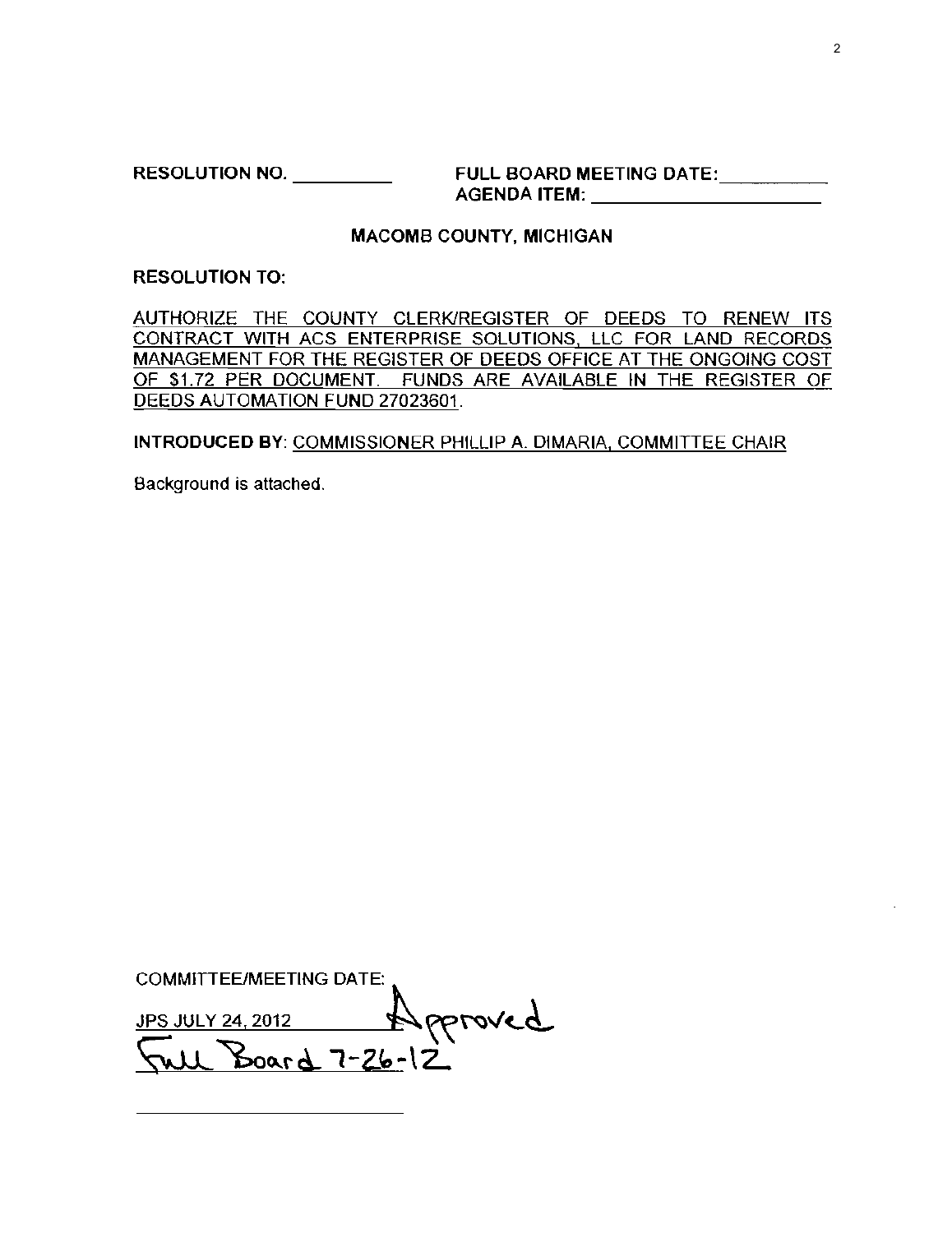

### $\overline{3}$ **BOARD OF COMMISSIONERS**

1 S. Main St.,  $9^{\text{th}}$  Floor Mount Clemens, Michigan 48043 586.469.5125 FAX 586.469.5993 macombcountymi.gov/boardofcommissioners

**July 24, 2012** 

- TO: **BOARD OF COMMISSIONERS**
- **FROM: KATHY TOCCO, CHAIR BOARD OPERATIONS COMMITTEE**
- RE: **RECOMMENDATION FROM BOARD OPERATIONS COMMITTEE** MEETING OF JULY 24, 2012

It is the recommendation of the Board Operations Committee, by roll call vote, that Therese Wrobel and Michael Salyers be appointed to the Veterans Affairs Commission for four year terms beginning August 1, 2012 to July 31, 2016.

## A MOTION TO ADOPT THE COMMITTEE REPORT WAS MADE BY CHAIR TOCCO, **SUPPORTED BY VICE-CHAIR CARABELLI.**

## **MACOMB COUNTY BOARD OF COMMISSIONERS**

Kathy D. Vosburg District 8 Chan

Marvin F. Sauger District 2 Vice Chair

Fred Miller District<sup>4</sup> Sergeant-At-Arris

Toni Moceri - District 1 Phillip A DiMaria- District 3 David Flynn - District 4 Ray Gralewski- District 5 James L. Carabelli - District 6 Don Brown-Dismet 7

Roland Frascheui- District 10 Kathy Tocco- District 11

Bob Snith-District 12 Joe Sabatini- District 13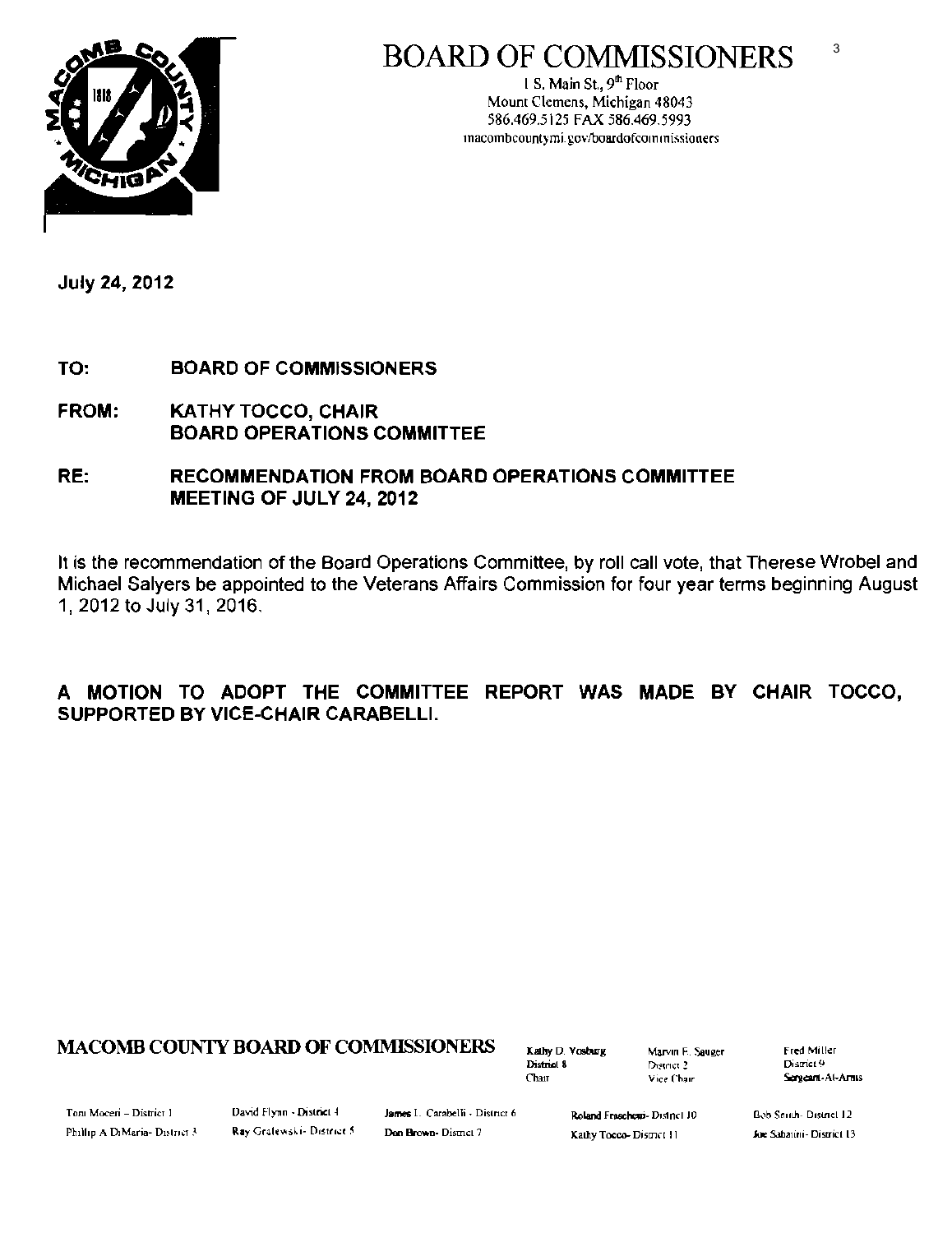RESOLUTION NO. \_ FULL BOARD MEETING DATE: \_

AGENDA ITEM: \_

## MACOMB COUNTY, MICHIGAN

RESOLUTION TO \_\_\_\_\_ \*see below

**INTRODUCED BY:** Kathy Tocco, Chair, Board Operations Committee

At the 07-24-12 Board Operations Committee meeting, three roll call votes were taken on the two appointments to the Veterans Affairs Commission for four year terms beginning August 1, 2012 to July 31,2016

## VETERANS AFFAIRS COMMISSION APPOINTMENTS

## 2 VACANCIES: 4 YEAR TERMS - 8/1/2012 to 7/31/2016

Three (3) roll call votes were taken, as follows:

## 1st **roll call vote**

|                              | Gordon                        | McCarthy | Salyers | Wrobel      |
|------------------------------|-------------------------------|----------|---------|-------------|
| <b>BROWN</b>                 |                               |          | X       | X           |
| DIMARIA<br>(not in Beard Rm) |                               |          |         |             |
| FLYNN                        | X                             | X        |         |             |
| FRASCHETTI                   |                               |          | X       | X           |
| <b>GRALEWSKI</b>             |                               | X        |         | Χ           |
| MILLER                       |                               |          | X       | X           |
| <b>MOCERI</b>                | $\overline{\phantom{a}}$<br>X |          |         | $\mathbf X$ |
| <b>SABATINI</b>              |                               |          | X       | X           |
| <b>SAUGER</b>                |                               | X        |         | X           |
| SMITH                        |                               |          | X       | X           |
| <b>VOSBURG</b>               | X                             |          |         | X           |
| CARABELLI<br>(VICE-CHAIR)    |                               |          | Х       | $\bf{X}$    |
| TOCCO<br>(CHAIR)             |                               | $\bf{X}$ |         | $\bf{X}$    |
| <b>TOTALS:</b>               | 3                             | 4        | 6       | 11          |

With 11 votes, Wrobel was appointed.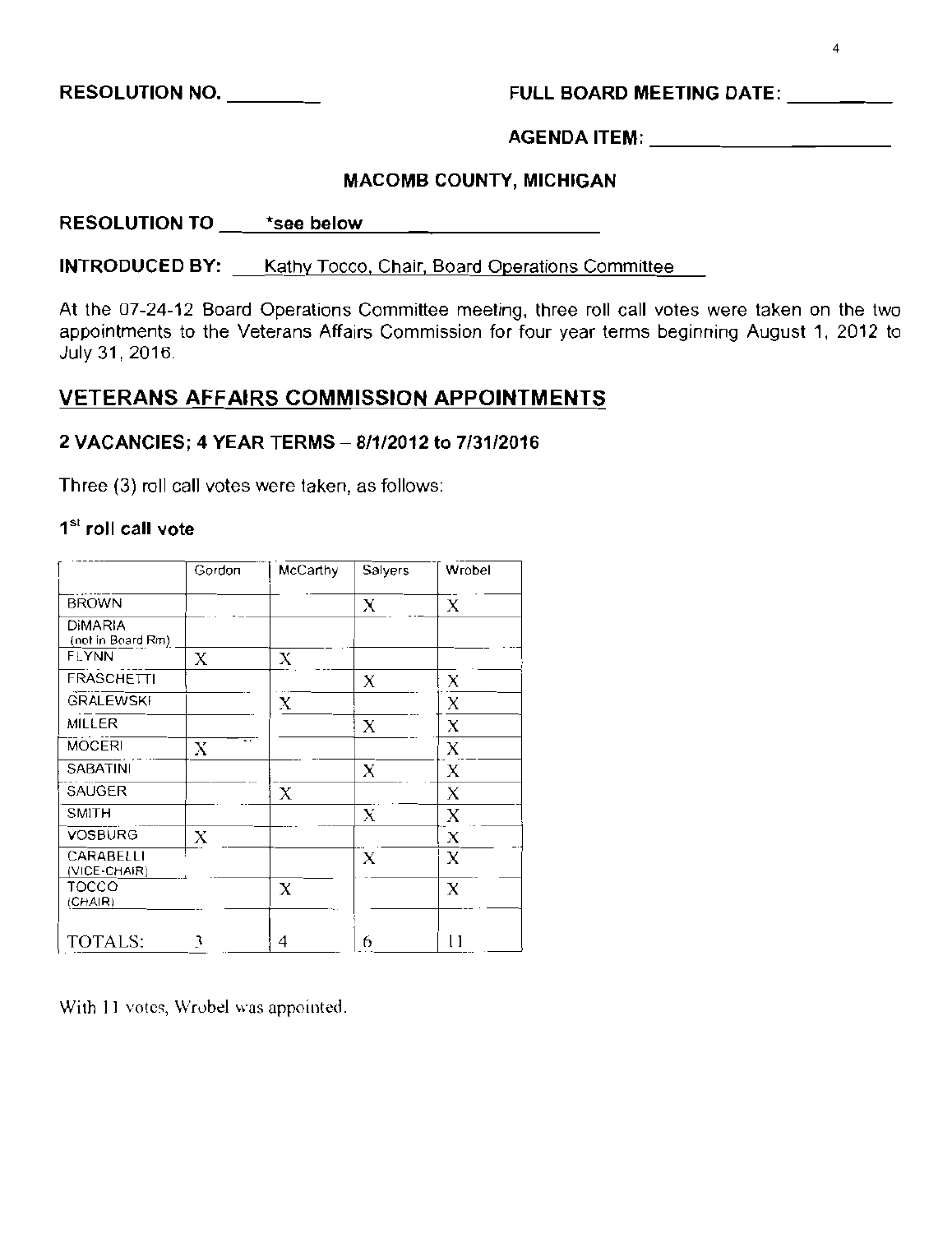## **2nd roll call vote**

|                           | Gordon | McCarthy | Salyers |
|---------------------------|--------|----------|---------|
| <b>BROWN</b>              |        |          | X       |
| <b>DIMARIA</b>            |        | X        |         |
| <b>FLYNN</b>              |        | Х        |         |
| <b>FRASCHETT!</b>         |        |          | X       |
| GRALEWSKI                 |        | X        |         |
| MILLER                    |        |          | X       |
| <b>MOCERI</b>             | X      |          |         |
| <b>SABATINI</b>           |        |          | X       |
| SAUGER                    |        | X        |         |
| <b>SMITH</b>              |        |          | X       |
| VOSBURG                   | X      |          |         |
| CARABELLI<br>(VICE-CHAIR) | X      |          |         |
| TOCCO<br>(CHAIR)          |        | X        |         |
| TOTALS:                   | 3      | 5        | 5       |

## 3rd roll call vote

|                           | Gordon | McCarthy | Salyers             |
|---------------------------|--------|----------|---------------------|
| <b>BROWN</b>              |        |          | X                   |
| <b>DiMARIA</b>            |        | X        |                     |
| <b>FLYNN</b>              |        | X        |                     |
| <b>FRASCHETTI</b>         |        | X        |                     |
| GRALEWSKI                 |        | X        |                     |
| MILLER                    |        |          | $\overline{\Delta}$ |
| <b>MOCERI</b>             |        |          | X                   |
| SABATINE                  |        |          | X                   |
| <b>SAUGER</b>             |        | X        |                     |
| <b>SMITH</b>              |        |          | X                   |
| <b>VOSBURG</b>            |        |          | Х                   |
| CARABELLI<br>(VICE-CHAIR) |        |          | X                   |
| <b>TOCCO</b><br>(CHA(R)   |        | X        |                     |
| TOTALS:                   | 0      | 6        |                     |

With 7 voles. Salyers was appointed.

## COMMITTEE/MEETING DATE

| Board Operations 07-24-12 |                |
|---------------------------|----------------|
| Full Board.               | $07 - 26 - 12$ |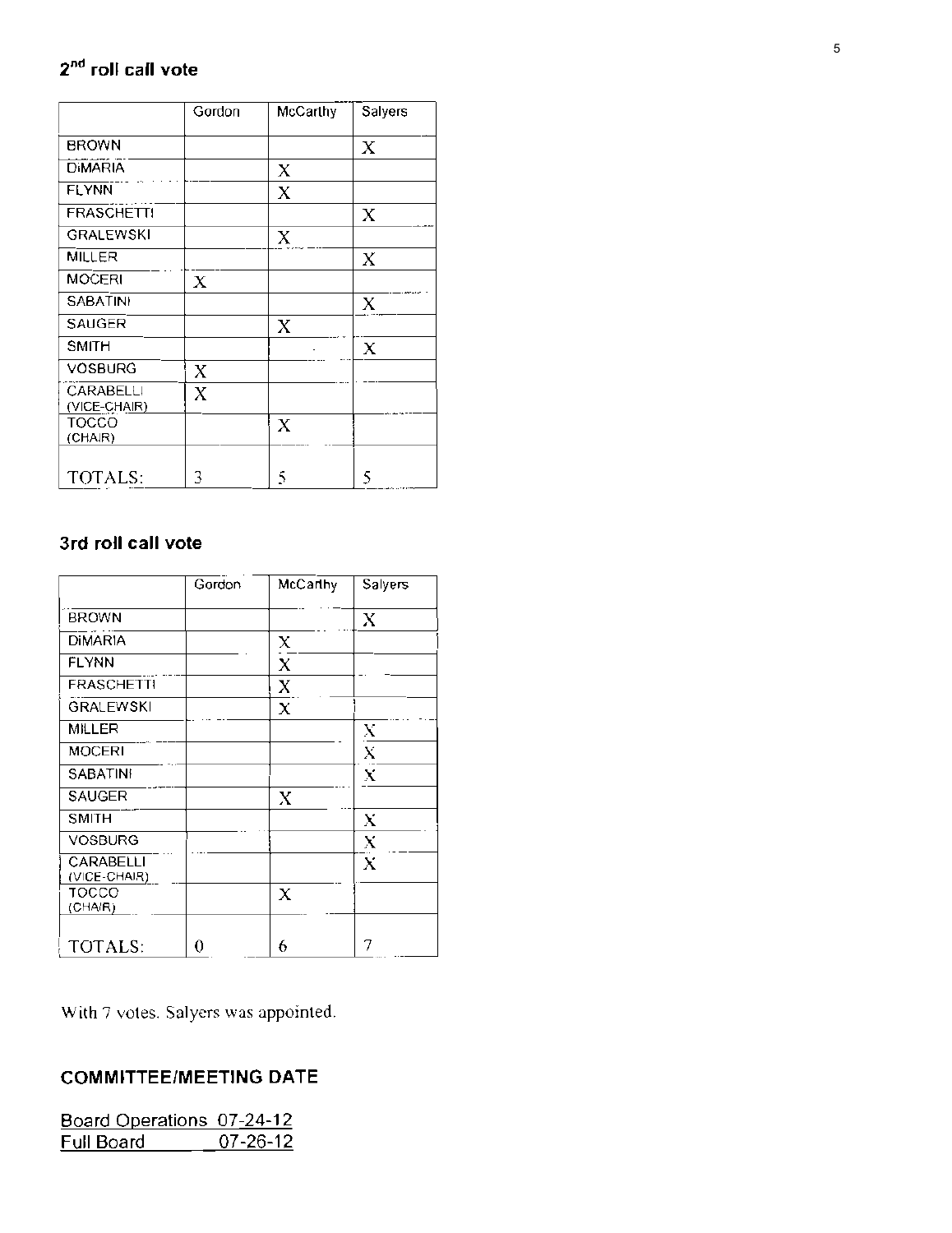



1 S. Main St.,  $9<sup>th</sup>$  Floor Mount Clemens, Michigan 48043 586.469.5125 FAX 586.469.5993 macombcountymi.gov/boardofcommissioners

**July 24, 2012** 

TO: **BOARD OF COMMISSIONERS** 

**FROM: TONI MOCERI, CHAIR HEALTH & HUMAN SERVICES COMMITTEE** 

#### RE: **RECOMMENDATION FROM HEALTH & HUMAN SERVICES COMMITTEE MEETING OF JULY 24, 2012**

At a meeting of the Health & Human Services Committee, held Tuesday, July 24, 2012, the following recommendation was made and is being forwarded to the Full Board for approval:

## 1. COMMITTEE RECOMMENDATION - MOTION (SEE ATTACHED)

A MOTION WAS MADE BY FLYNN, SUPPORTED BY TOCCO, TO RECOMMEND THAT THE BOARD OF COMMISSIONERS APPROVE THE AREA AGENCY ON AGING 1-B FY 2013 ANNUAL IMPLEMENTATION PLAN. FURTHER, A COPY OF THIS BOARD OF COMMISSIONERS' ACTION IS DIRECTED TO BE DELIVERED FORTHWITH TO THE OFFICE OF THE COUNTY EXECUTIVE. THE **MOTION CARRIED.** 

A MOTION TO ADOPT THE COMMITTEE REPORT WAS MADE BY CHAIR MOCERI, SUPPORTED BY VICE-CHAIR FLYNN.

## **MACOMB COUNTY BOARD OF COMMISSIONERS**

Kathy D. Vosburg Dismet 8 Chair

Marvin E. Sauger District<sub>2</sub> Vice Chair

**Fred Miller** District 9 Sergeant-At-Arms

 $6\phantom{1}6$ 

Tont Moceri - District I Phillip A DiMana- District 3 David Flynn - District 4 Ray Gralewski- District 5 James I., Carabelli - District 6 Don Brown-District 7

Roland Frascherti- District 10 Kathy Tocco- District 11

Bob Smith-District 12 Joe Sabatini - District 13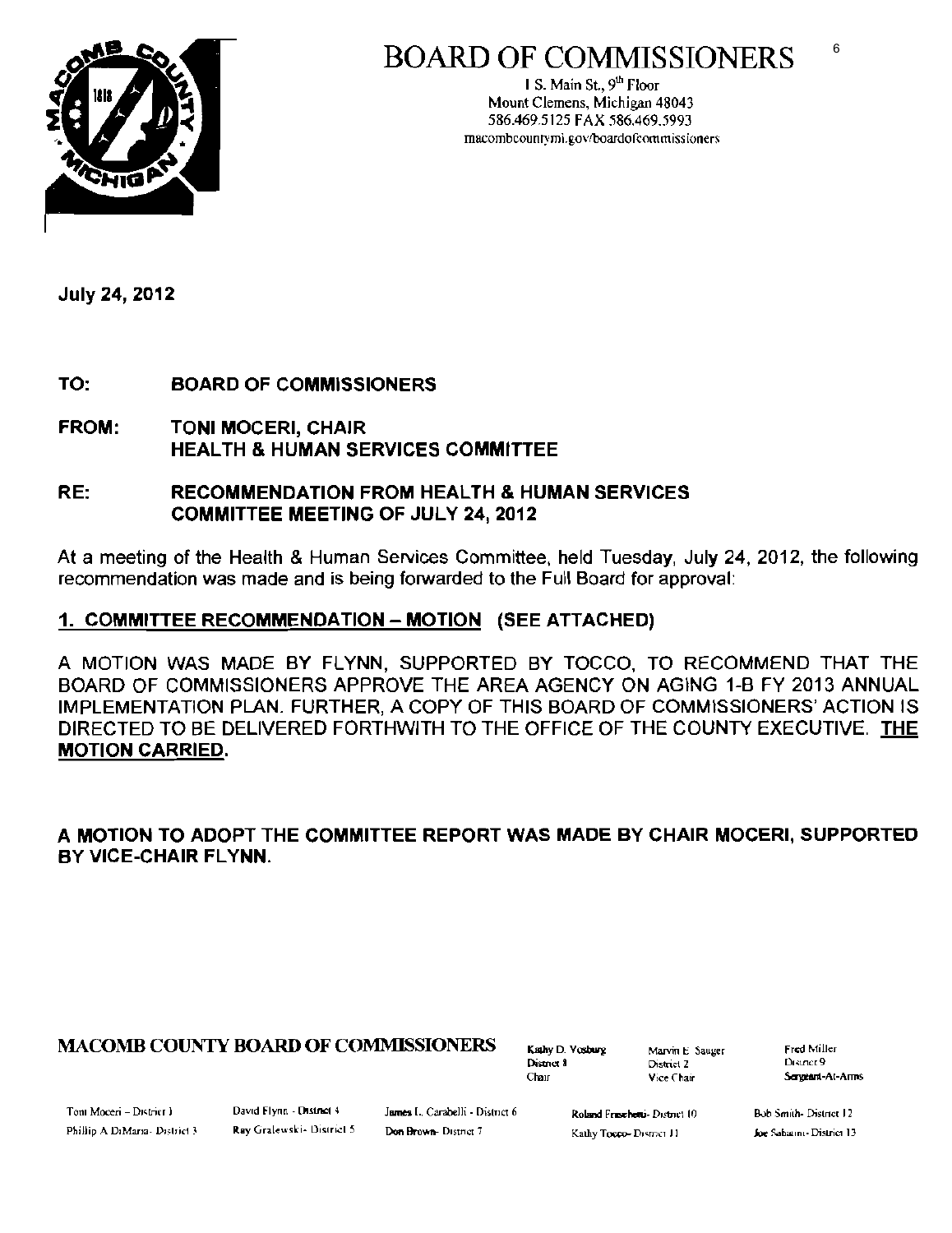**Contractor** 

 $\mathcal{L}_{\text{max}}$  and  $\mathcal{L}_{\text{max}}$  . The set of  $\mathcal{L}_{\text{max}}$ 

**Contractor** 

## MACOMB COUNTY, MICHIGAN

RESOLUTION TO Approve the Area Agency on Aging (AAA) 1-B FY 2013 Annual Implementation Plan

**INTRODUCED BY** Commissioner Toni Moceri, Chair, Health and Human Services Committee

### **COMMITTEE/MEETING DATE**

Health and Human Services Committee 11 17-24-12 Approved

Full Board 7-26-12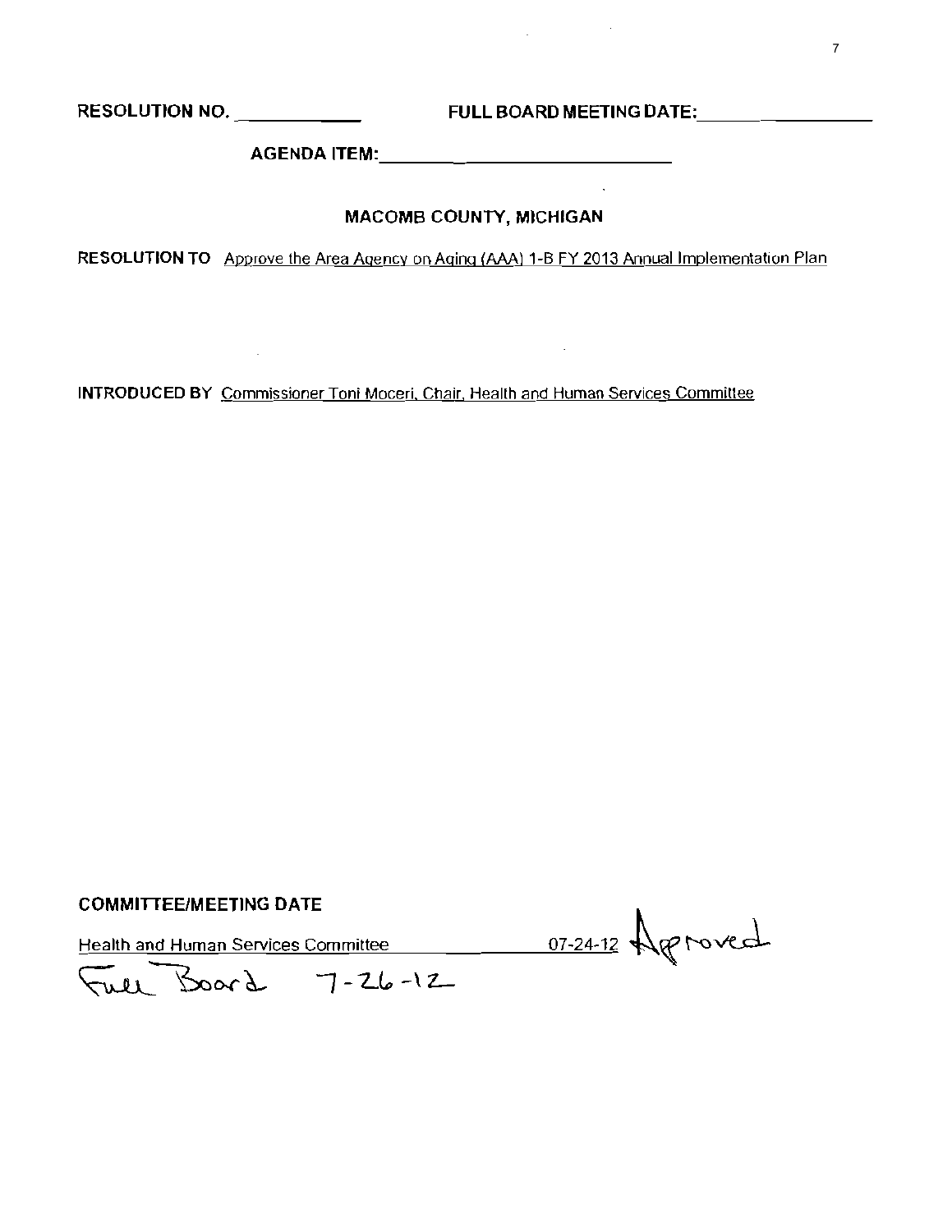

### Adrocacy - Action - Answers on Aging

### County Access Centers

June 27, 2012

Oakland/Main Ollice 79100 Northwestern Hwy Suite 400 Southfield, MJ 48034 Phone: 248-357-2255 800-852-7795 248-948-9691 Fax:

### Livingston/Washtenaw

3941 Research Park Dr. Suite B Ann Arbor, MJ 48108 Phone, 734-213-6704. Fax: 734-213-6806

### Macomb

39090 Garfield Suite 102 Clinton Twp:, M) 48038 Phone, 586-126 0309. Fax: 586-226-0405

#### Monroe

14930 LaPlaisance Suite 130 Monroe, MI 48161 Phone, 734-241-2012 Fax: 734-241-6877

St. Clair 501 Gramer Blvd Suite 2 Marysville, MJ 48040 Phone, 810-388-0096 Fax: 810-388-0122 Commissioner Kathy Vosburg, Chairperson Macomb County Board of Commissioners 47395 Sugarbush Chesterfield MI 48047

Dear Commissioner Vosburg:

Enclosed-please-find-a copy of the-Area Agency on Aging 1-B (AAA 1-B) FY 2013 Annual Implementation Plan. This Plan was adopted by action of the AAA 1-B Board of Directors on June 22, 2012, and has been submitted to the Michigan Office of Services to the Aging for approval. The AAA 1-B Board of Directors' review and approval process involves two appointees from each Region 1-B county Board of Commissioners, a member commissioner and an older adult representative. As you may know, the AAA 1-B Board of Directors consists of a majority of county commission appointees. The plan has also been reviewed and approved by the AAA 1-B Advisory Council, and has been the subject of a public hearing, where favorable comments on the plan were received.

This document is being sent to you in accordance with a directive from the Michigan Office of Services to the Aging, which allows each county Board of Commissioners to adopt a resolution of approval for the plan. A model resolution is enclosed for your convenience. State policy stipulates that if a county chooses to take such action, it must be completed by July 30, 2012. Please forward any adopted resolution, or minules of the meeting where such action is taken, to the AAA 1-B, Attention: Deanna Mitchell.

Thank you for your consideration of this request. If you have questions or require assistance relative to the plan, please contact Andrea Layman, Director of Network Development, at (248) 262-9924

Sincerely,  $1/2$ 

Tina Abbate Marzoll **Chief Executive Officer** 

aw

Enclosures

Toni Moceri, member, Macomb County Board of Commissioners and AAA  $\mathsf{C}^*$ 1-B Board of Directors Sandra Hann, member, AAA 1-B Board of Directors Jacks. Committee Reporter, Macomb Board οf Denise County Commissioners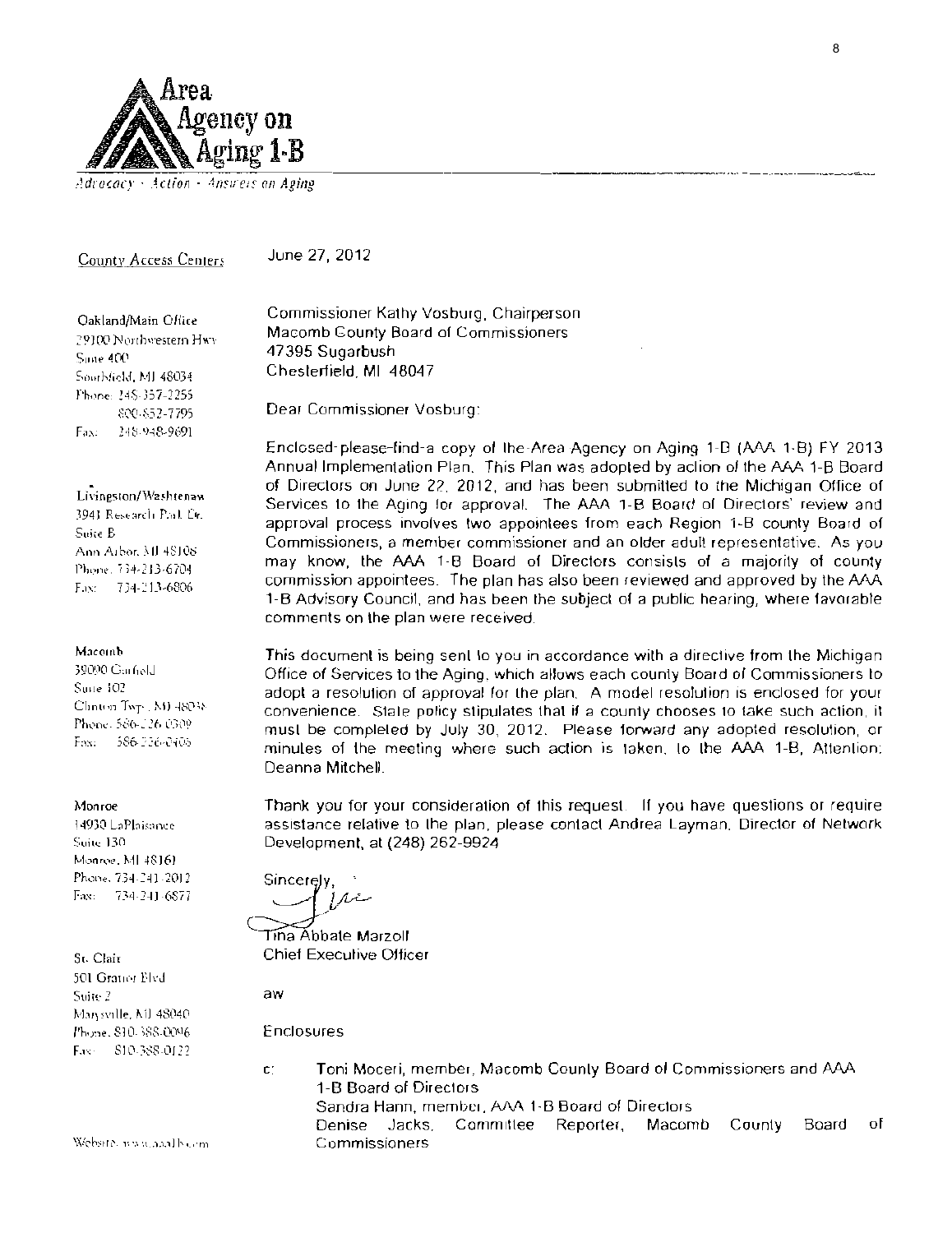



1 S. Main St.,  $9<sup>th</sup>$  Floor Mounl Clemens, Michigan 48043 586.469.5125 FAX 586.469.5993 macombcountymi.gov/boardofcommissioners

July 24, 2012

TO: BOARD OF COMMISSIONERS

FROM: DON BROWN, CHAIR FINANCE COMMITTEE

## RE: RECOMMENDATIONS FROM FINANCE COMMITTEE MEETING OF JULY 24, 2012

At a meeting of the Finance Committee, held Tuesday, July 24, 2012, the following recommendations were made and are being forwarded to the Full Board for approval:

## 1. COMMITTEE RECOMMENDATION - MOTION (SEE ATTACHED)

A MOTION WAS MADE BY FRASCHETTI, SUPPORTED BY SAUGER, TO RECOMMEND THAT THE BOARD OF COMMISSIONERS CONCUR IN THE RECOMMENDATION OF THE OFFICE OF THE COUNTY EXECUTIVE AND ACCEPT THE OFFER OF \$259,000 FOR THE PROPERTY LOCATED AT 77 S MAIN STREET, MOUNT CLEMENS, MICHIGAN. FURTHER, A COPY OF THIS BOARD OF COMMISSIONERS' ACTION IS DiRECTED TO BE DELIVERED FORTHWITH TO THE OFFICE OF THE COUNTY EXECUTIVE. THE MOTION CARRIED.

## 2. COMMTTEE RECOMMENDATION - MOTION (SEE ATTACHED)

A MOTION WAS MADE BY TOCCO, SUPPORTED BY MILLER, TO RECOMMEND THAT THE BOARD OF COMMISSIONERS ADOPT A SMART PUBLIC TRANSPORTATION MILLAGE RATE OF .5900 MILL FOR INCLUSION ON THE DECEMBER, 2012 LEVY. FURTHER, A COpy OF THIS BOARD OF COMMISSIONERS' ACTION IS DIRECTED TO BE DELIVERED FORTHWITH TO THE OFFICE OF THE COUNTY EXECUTIVE. THE MOTION CARRIED.

## A MOTION TO ADOPT THE COMMITTEE REPORT WAS MADE BY CHAIR BROWN, SUPPORTED BY VICE-CHAIR MILLER.

# $\textbf{MACOMB COUNTY BOARD OF COMMISSIONERS} \qquad \text{Kahy D Voshurg} \qquad \text{Marv in E. Sanger} \qquad \text{Fred Miller} \qquad \text{Singer} \qquad \text{Singer} \qquad \text{Singer} \qquad \text{Singer} \qquad \text{Singer} \qquad \text{Singer} \qquad \text{Singer} \qquad \text{Sverige} \qquad \text{Sverige} \qquad \text{Sverige} \qquad \text{Sverige} \qquad \text{Sverige} \qquad \text{Sverige} \qquad \text{Sverige} \qquad \text{Sverige} \qquad \text{Sverige} \qquad \text{Sverige} \qquad \text{Sverige$

District R District 2

Chair **Vice Chair Sorgeans-At-Arms** 

Toni Mocen - District I David Flynn - District 4 James L. Carabelli - District 6

Roland Fraschetti- District 10 Phillip A DiMaria- District 3 Ray Gralewski- District 5 Don Brown- District 7 Kathy Toeco- District 11 . Lee Sabatini- District 13

9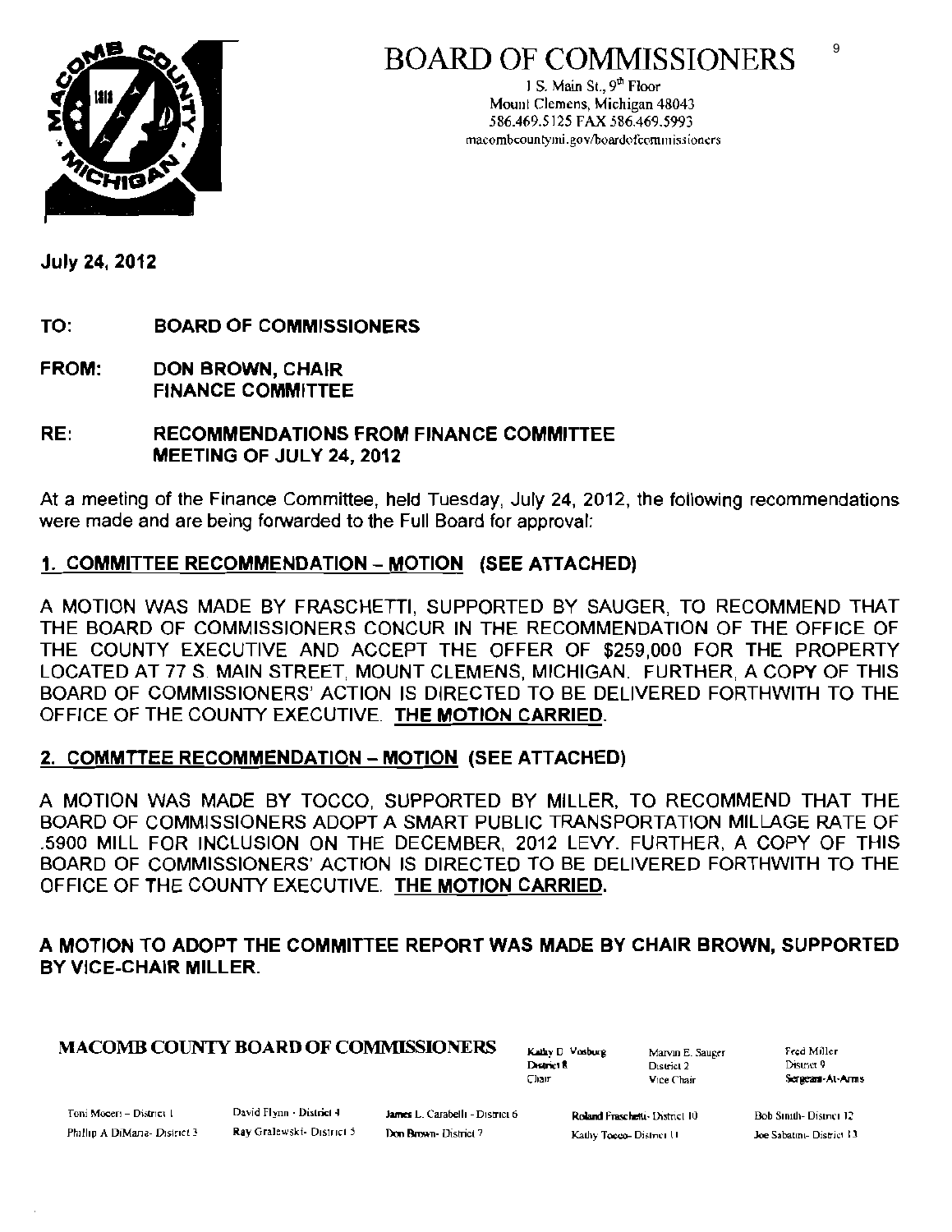RESOLUTION NO.

FULL BOARD MEETING DATE: \_\_\_\_\_\_\_\_\_\_

AGENDA ITEM: \_

### MACOMB COUNTY, MICHIGAN

RESOLUTION TO: CONCUR IN THE RECOMMENDATION OF THE OFFICE OF THE COUNTY EXECUTIVE REGARDING PROPERTY LOCATED AT 77 S. MAIN STREET,  $MT$ . CLEMENS, MICHIGAN  $\overline{\ast}$  (see below)

INTRODUCED BY: CHAIRPERSON DON BROWN, FINANCE COMMITTEE

**An attorney/client privileged memorandum will be provided La each Commissioner by the Office of Corporalion Counsel regarding Lhis matter.** 

\* Accept the offer of #259,000

COMMITTEE/MEETING DATE

 $FINANCE - 7/24/12$   $\qquad$   $\qquad$   $\qquad$   $\qquad$   $\qquad$   $\qquad$   $\qquad$   $\qquad$   $\qquad$   $\qquad$   $\qquad$   $\qquad$   $\qquad$   $\qquad$   $\qquad$   $\qquad$   $\qquad$   $\qquad$   $\qquad$   $\qquad$   $\qquad$   $\qquad$   $\qquad$   $\qquad$   $\qquad$   $\qquad$   $\qquad$   $\qquad$   $\qquad$   $\qquad$   $\qquad$   $\qquad$   $\qquad$   $\qquad$   $\$  $Full$ Board  $7|26|12$